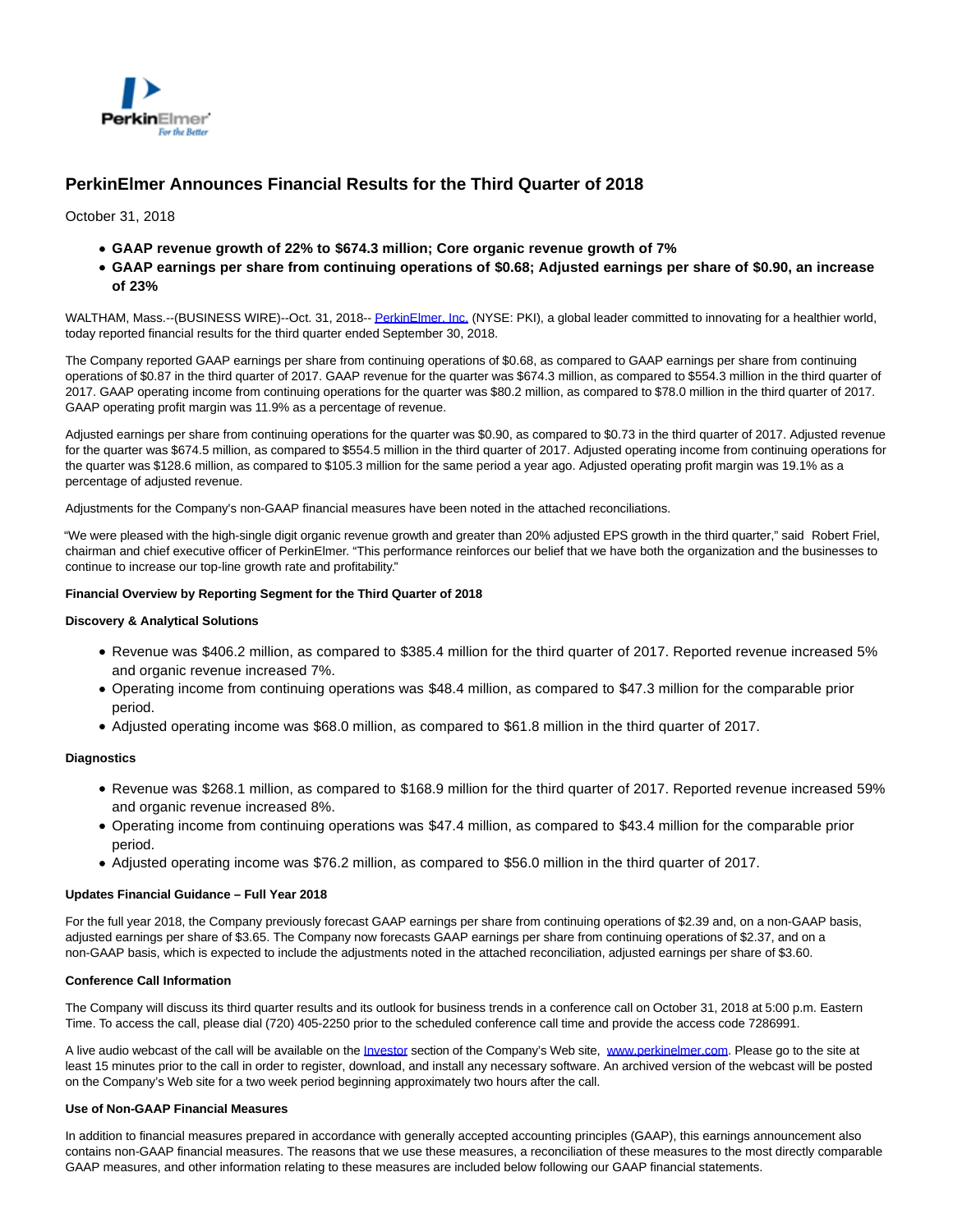#### **Factors Affecting Future Performance**

This press release contains "forward-looking" statements within the meaning of the Private Securities Litigation Reform Act of 1995, including, but not limited to, statements relating to estimates and projections of future earnings per share, cash flow and revenue growth and other financial results, developments relating to our customers and end-markets, and plans concerning business development opportunities, acquisitions and divestitures. Words such as "believes," "intends," "anticipates," "plans," "expects," "projects," "forecasts," "will" and similar expressions, and references to guidance, are intended to identify forward-looking statements. Such statements are based on management's current assumptions and expectations and no assurances can be given that our assumptions or expectations will prove to be correct. A number of important risk factors could cause actual results to differ materially from the results described, implied or projected in any forward-looking statements. These factors include, without limitation: (1) markets into which we sell our products declining or not growing as anticipated; (2) fluctuations in the global economic and political environments; (3) our failure to introduce new products in a timely manner; (4) our ability to execute acquisitions and license technologies, or to successfully integrate acquired businesses such as EUROIMMUN and licensed technologies into our existing business or to make them profitable, or successfully divest businesses; (5) our failure to adequately protect our intellectual property; (6) the loss of any of our licenses or licensed rights; (7) our ability to compete effectively; (8) fluctuation in our quarterly operating results and our ability to adjust our operations to address unexpected changes; (9) significant disruption in third-party package delivery and import/export services or significant increases in prices for those services; (10) disruptions in the supply of raw materials and supplies; (11) the manufacture and sale of products exposing us to product liability claims; (12) our failure to maintain compliance with applicable government regulations; (13) regulatory changes; (14) our failure to comply with healthcare industry regulations; (15) economic, political and other risks associated with foreign operations; (16) our ability to retain key personnel; (17) significant disruption in our information technology systems; (18) our ability to obtain future financing; (19) restrictions in our credit agreements; (20) the United Kingdom's intention to withdraw from the European Union; (21) our ability to realize the full value of our intangible assets; (22) significant fluctuations in our stock price; (23) reduction or elimination of dividends on our common stock; and (24) other factors which we describe under the caption "Risk Factors" in our most recent quarterly report on Form 10-Q and in our other filings with the Securities and Exchange Commission. We disclaim any intention or obligation to update any forward-looking statements as a result of developments occurring after the date of this press release.

#### **About PerkinElmer**

PerkinElmer, Inc. is a global leader focused on innovating for a healthier world. The Company reported revenue of approximately \$2.3 billion in 2017, has about 11,000 employees serving customers in more than 150 countries, and is a component of the S&P 500 Index. Additional information is available through 1-877-PKI-NYSE, or a[t www.perkinelmer.com.](http://cts.businesswire.com/ct/CT?id=smartlink&url=http%3A%2F%2Fwww.perkinelmer.com&esheet=51892015&newsitemid=20181031005777&lan=en-US&anchor=www.perkinelmer.com&index=4&md5=24704addb5334a7a6712487e2049488f)

### **PerkinElmer, Inc. and Subsidiaries CONDENSED CONSOLIDATED INCOME STATEMENTS**

|                                                          | <b>Three Months Ended</b> |               | <b>Nine Months Ended</b> |                       |  |                    |  |
|----------------------------------------------------------|---------------------------|---------------|--------------------------|-----------------------|--|--------------------|--|
| (In thousands, except per share data)                    | 2018                      | September 30, |                          | September 30,<br>2018 |  | October 1,<br>2017 |  |
| Revenue                                                  | \$674,313                 |               | \$554,275                | \$2,021,647           |  | \$1,615,352        |  |
| Cost of revenue                                          | 341,986                   |               | 285,308                  | 1,056,958             |  | 849,027            |  |
| Selling, general and administrative expenses             | 196,769                   |               | 152,775                  | 601,374               |  | 449,642            |  |
| Research and development expenses                        | 48,848                    |               | 34,885                   | 142,028               |  | 101,731            |  |
| Restructuring and contract termination charges, net      | 6,508                     |               | 3,269                    | 13,086                |  | 12,920             |  |
| Operating income from continuing operations              | 80,202                    |               | 78,038                   | 208,201               |  | 202,032            |  |
| Interest income                                          | (316)                     |               | (802)                    | (754)                 |  | (1, 512)           |  |
| Interest expense                                         | 16,684                    |               | 10,974                   | 50,745                |  | 32,510             |  |
| Gain on disposition of businesses and assets, net        | (13,031)                  |               |                          | (13,031)              |  | 301                |  |
| Other income, net                                        | (1, 176)                  |               | (37, 188)                | (7,013)               |  | (45,096)           |  |
| Income from continuing operations, before income taxes   | 78,041                    |               | 105,054                  | 178,254               |  | 215,829            |  |
| Provision for income taxes                               | 2,596                     |               | 8,508                    | 12,101                |  | 20,495             |  |
| Income from continuing operations                        | 75,445                    |               | 96,546                   | 166,153               |  | 195,334            |  |
| Income from discontinued operations, before income taxes |                           |               |                          |                       |  | 650                |  |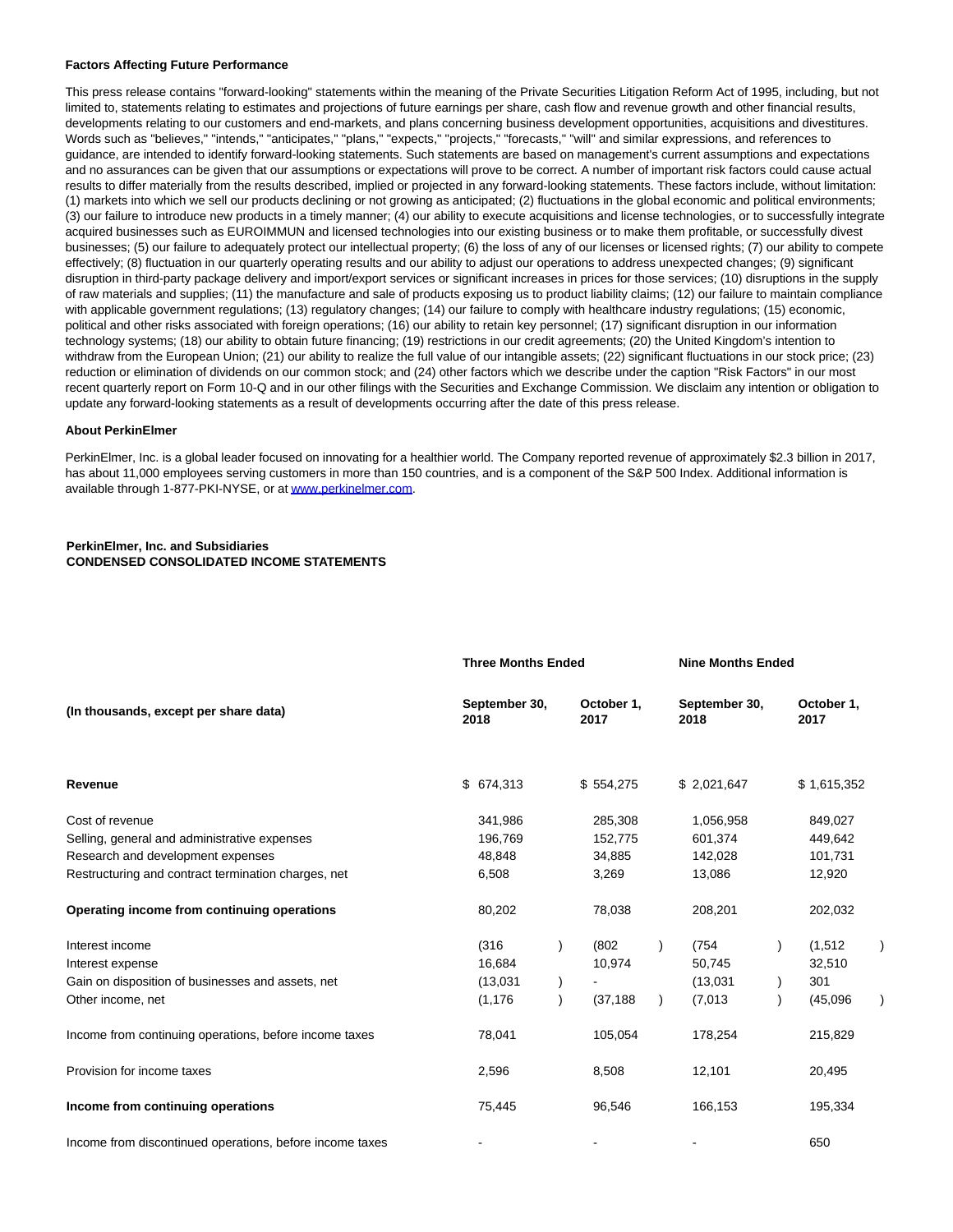| (Loss) gain on disposition of discontinued operations, before income<br>taxes            | (308)    | $\lambda$ | (206)    | $\lambda$ | (859      |               | 180,171                 |
|------------------------------------------------------------------------------------------|----------|-----------|----------|-----------|-----------|---------------|-------------------------|
| (Benefit from) provision for income taxes on discontinued operations<br>and dispositions | (1, 411) | $\lambda$ | 5,262    |           | (1, 341)  | $\lambda$     | 42,405                  |
| Gain (loss) from discontinued operations and dispositions                                | 1,103    |           | (5, 468) | $\lambda$ | 482       |               | 138,416                 |
| Net income                                                                               | \$76,548 |           | \$91,078 |           | \$166,635 |               | \$333,750               |
| Diluted earnings per share:                                                              |          |           |          |           |           |               |                         |
| Income from continuing operations                                                        | \$0.68   |           | \$0.87   |           | \$1.49    |               | \$1.77                  |
| Gain (loss) from discontinued operations and dispositions                                | 0.01     |           | (0.05)   | $\lambda$ | 0.00      |               | 1.25                    |
| Net income                                                                               | \$0.69   |           | \$0.82   |           | \$1.49    |               | \$3.02                  |
| Weighted average diluted shares of common stock outstanding                              | 111,747  |           | 110,993  |           | 111,510   |               | 110,653                 |
| ABOVE PREPARED IN ACCORDANCE WITH GAAP                                                   |          |           |          |           |           |               |                         |
| Additional Supplemental Information (1):<br>(per share, continuing operations)           |          |           |          |           |           |               |                         |
| GAAP EPS from continuing operations                                                      | \$0.68   |           | \$0.87   |           | \$1.49    |               | \$1.77                  |
| Amortization of intangible assets                                                        | 0.32     |           | 0.16     |           | 0.90      |               | 0.47                    |
| Purchase accounting adjustments                                                          | 0.04     |           | 0.01     |           | 0.27      |               | 0.06                    |
| Significant litigation matter                                                            | 0.01     |           |          |           | 0.05      |               | $\blacksquare$          |
| Acquisition and divestiture-related costs                                                | 0.02     |           | (0.28)   | $\lambda$ | 0.05      |               | (0.27)<br>$\mathcal{E}$ |
| Disposition of businesses and assets, net                                                | (0.12)   | $\lambda$ |          |           | (0.12)    | $\lambda$     | 0.00                    |
| Mark to market on postretirement benefits                                                | ä,       |           |          |           |           |               | (0.00)                  |
| Restructuring and contract termination charges, net                                      | 0.06     |           | 0.03     |           | 0.12      |               | 0.12                    |
| Tax on above items                                                                       | (0.03)   | $\lambda$ | (0.06)   | $\lambda$ | (0.27)    | $\mathcal{E}$ | (0.20)                  |
| Impact of tax act                                                                        | (0.06)   |           |          |           | (0.05)    |               |                         |
| <b>Adjusted EPS</b>                                                                      | \$0.90   |           | \$0.73   |           | \$2.43    |               | \$1.94                  |

**(1) amounts may not sum due to rounding**

**PerkinElmer, Inc. and Subsidiaries REVENUE AND OPERATING INCOME (LOSS)**

|                                    |                  | <b>Three Months Ended</b>                             |           | <b>Nine Months Ended</b> |                    |  |  |
|------------------------------------|------------------|-------------------------------------------------------|-----------|--------------------------|--------------------|--|--|
| (In thousands, except percentages) |                  | September<br>October 1,<br>30.<br>30,<br>2017<br>2018 |           | September<br>2018        | October 1,<br>2017 |  |  |
| <b>DAS</b>                         | Reported revenue | \$406,166                                             | \$385,382 | \$1,233,319              | \$1,130,270        |  |  |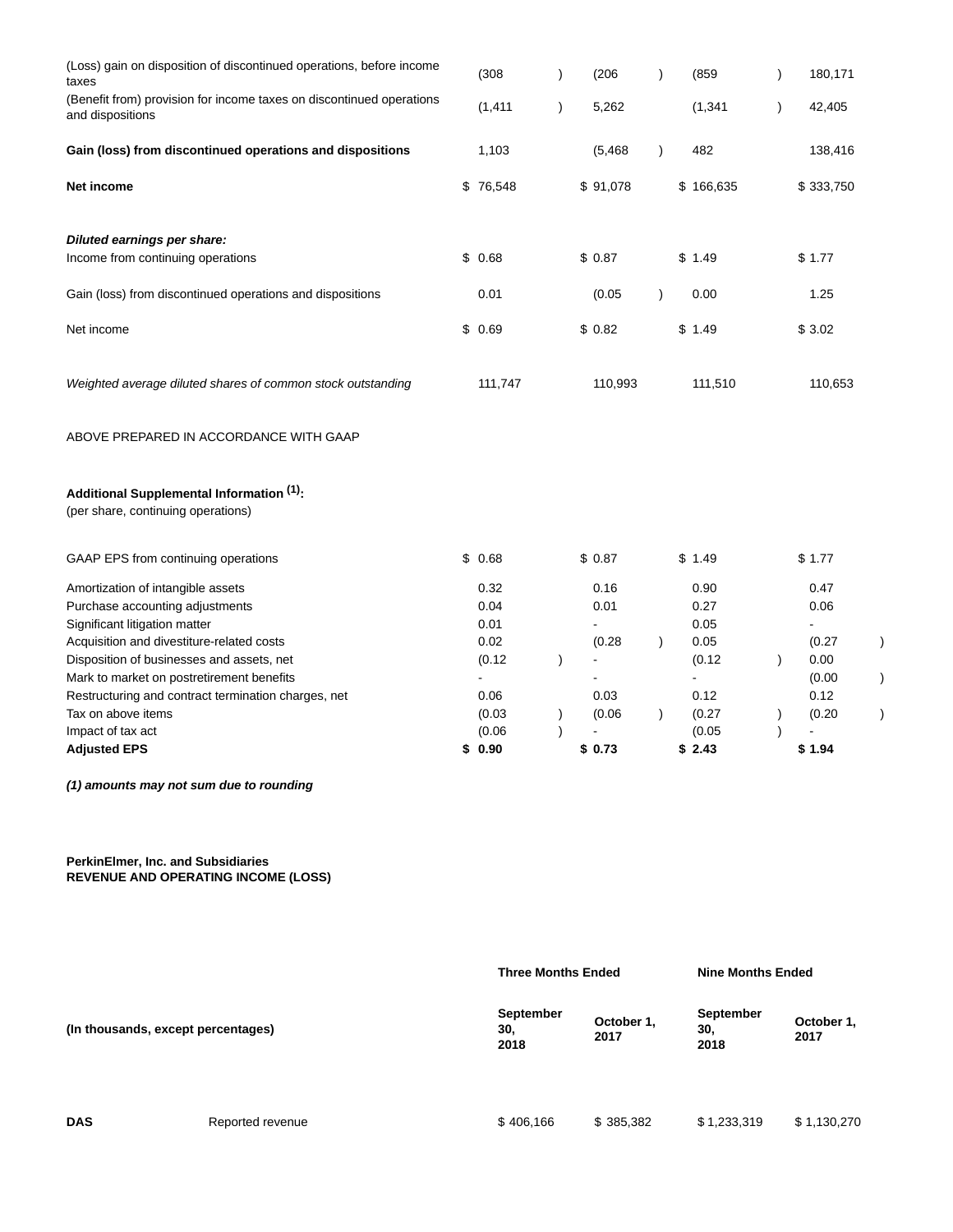|                                 | Reported operating income from continued<br>operations | 48,381    |           | 47,258    |           | 149,243     |           | 128,604        |           |
|---------------------------------|--------------------------------------------------------|-----------|-----------|-----------|-----------|-------------|-----------|----------------|-----------|
|                                 | OP%                                                    | 11.9      | $\%$      | 12.3      | %         | 12.1        | %         | 11.4           | %         |
|                                 | Amortization of intangible assets                      | 11,384    |           | 12,826    |           | 34,567      |           | 37,453         |           |
|                                 | Purchase accounting adjustments                        | 71        |           | 16        |           | 101         |           | 48             |           |
|                                 | Acquisition and divestiture-related costs              | 1,688     |           |           |           | 1,759       |           | 348            |           |
|                                 | Significant litigation matter                          | 633       |           |           |           | 5,050       |           |                |           |
|                                 | Restructuring and contract termination charges,<br>net | 5,890     |           | 1,729     |           | 11,566      |           | 9,716          |           |
|                                 | Adjusted operating income                              | 68,047    |           | 61,829    |           | 202,286     |           | 176,169        |           |
|                                 | Adjusted OP%                                           | 16.8      | $\%$      | 16.0      | %         | 16.4        | $\%$      | 15.6           | $\%$      |
| <b>Diagnostics</b>              | Reported revenue                                       | 268,147   |           | 168,893   |           | 788,328     |           | 485,082        |           |
|                                 | Purchase accounting adjustments                        | 187       |           | 185       |           | 562         |           | 556            |           |
|                                 | Adjusted revenue                                       | 268,334   |           | 169,078   |           | 788,890     |           | 485,638        |           |
|                                 | Reported operating income from continued<br>operations | 47,411    |           | 43,361    |           | 104,585     |           | 113,024        |           |
|                                 | OP%                                                    | 17.7      | %         | 25.7      | %         | 13.3        | %         | 23.3           | %         |
|                                 | Amortization of intangible assets                      | 23,878    |           | 4,850     |           | 66,112      |           | 14,807         |           |
|                                 | Purchase accounting adjustments                        | 3,886     |           | 851       |           | 29,517      |           | 6,400          |           |
|                                 | Acquisition and divestiture-related costs              | 25        |           | 5,417     |           | 4,176       |           | 11,368         |           |
|                                 | Significant litigation matter                          | 365       |           |           |           | 193         |           |                |           |
|                                 | Restructuring and contract termination charges,<br>net | 618       |           | 1,540     |           | 1,520       |           | 3,204          |           |
|                                 | Adjusted operating income                              | 76,183    |           | 56,019    |           | 206,103     |           | 148,803        |           |
|                                 | Adjusted OP%                                           | 28.4      | $\%$      | 33.1      | %         | 26.1        | %         | 30.6           | %         |
| Corporate                       | Reported operating loss                                | (15,590)  | $\lambda$ | (12, 581) | $\lambda$ | (45, 627)   | $\lambda$ | (39, 596)      | $\lambda$ |
| Continuing<br><b>Operations</b> | Reported revenue                                       | \$674,313 |           | \$554,275 |           | \$2,021,647 |           | \$1,615,352    |           |
|                                 | Purchase accounting adjustments                        | 187       |           | 185       |           | 562         |           | 556            |           |
|                                 | Adjusted revenue                                       | 674,500   |           | 554,460   |           | 2,022,209   |           | 1,615,908      |           |
|                                 | Reported operating income from continued<br>operations | 80,202    |           | 78,038    |           | 208,201     |           | 202,032        |           |
|                                 | OP%                                                    | 11.9      | %         | 14.1      | %         | 10.3        | %         | 12.5           | $\%$      |
|                                 | Amortization of intangible assets                      | 35,262    |           | 17,676    |           | 100,679     |           | 52,260         |           |
|                                 | Purchase accounting adjustments                        | 3,957     |           | 867       |           | 29,618      |           | 6,448          |           |
|                                 | Acquisition and divestiture-related costs              | 1,713     |           | 5,417     |           | 5,935       |           | 11,716         |           |
|                                 | Significant litigation matter                          | 998       |           |           |           | 5,243       |           | $\overline{a}$ |           |
|                                 | Restructuring and contract termination charges,<br>net | 6,508     |           | 3,269     |           | 13,086      |           | 12,920         |           |
|                                 | Adjusted operating income                              | \$128,640 |           | \$105,267 |           | \$362,762   |           | \$285,376      |           |
|                                 | <b>Adjusted OP%</b>                                    | 19.1      | %         | 19.0      | %         | 17.9        | %         | 17.7           | %         |

REPORTED REVENUE AND REPORTED OPERATING INCOME (LOSS) PREPARED IN ACCORDANCE WITH GAAP

**PerkinElmer, Inc. and Subsidiaries CONDENSED CONSOLIDATED BALANCE SHEETS**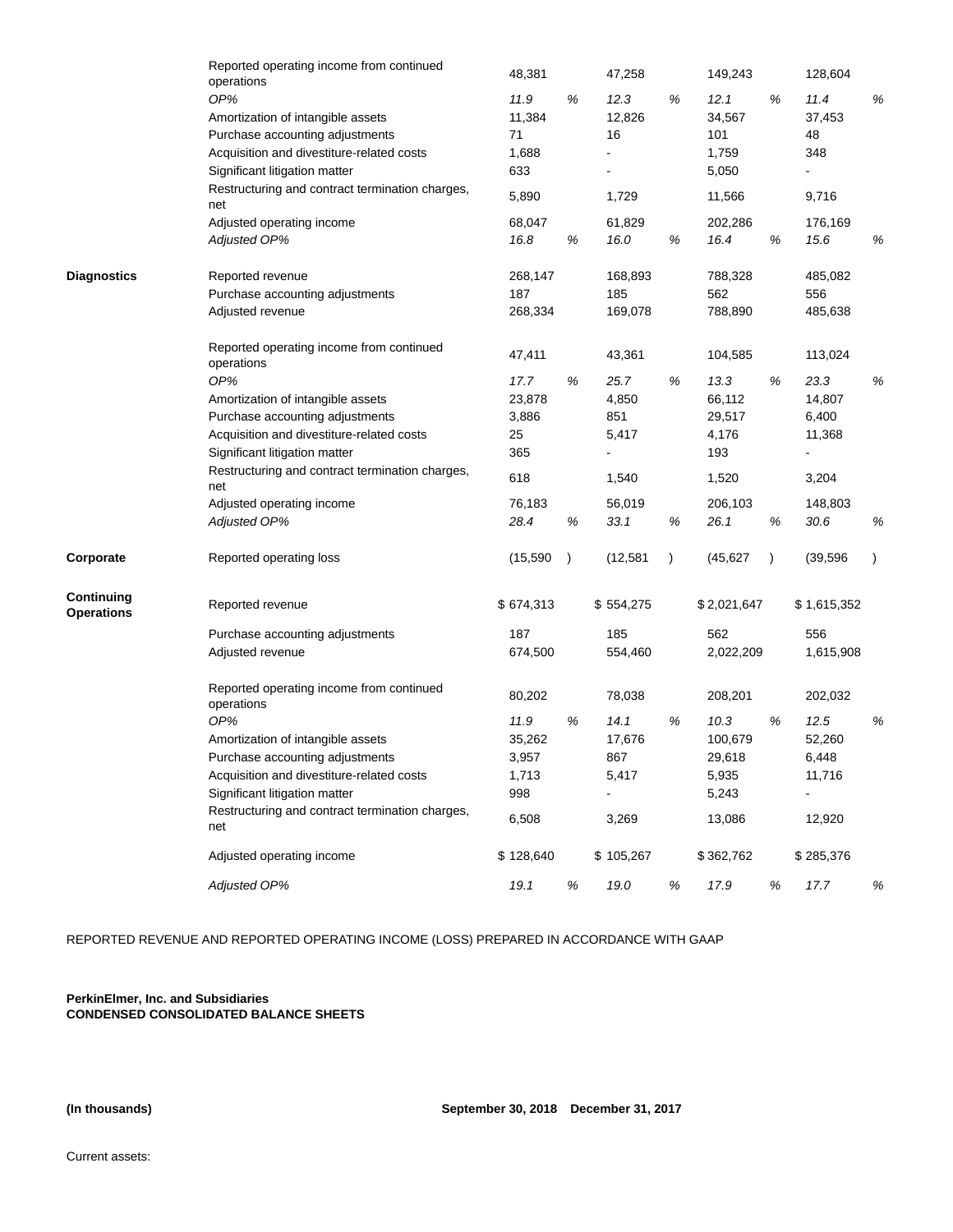| Cash and cash equivalents                                         | \$<br>149,513 |               | \$202,134   |  |
|-------------------------------------------------------------------|---------------|---------------|-------------|--|
| Accounts receivable, net                                          | 551,385       |               | 552,304     |  |
| Inventories, net                                                  | 354,244       |               | 351,675     |  |
| Other current assets                                              | 110,353       |               | 93,842      |  |
| Total current assets                                              | 1,165,495     |               | 1,199,955   |  |
| Property, plant and equipment:                                    |               |               |             |  |
| At cost                                                           | 724,053       |               | 630,919     |  |
| Accumulated depreciation                                          | (407,004)     | $\mathcal{E}$ | (332, 853)  |  |
| Property, plant and equipment, net                                | 317,049       |               | 298,066     |  |
| Intangible assets, net                                            | 1,223,775     |               | 1,346,940   |  |
| Goodwill                                                          | 2,920,689     |               | 3,002,198   |  |
| Other assets, net                                                 | 235,347       |               | 244,304     |  |
| <b>Total assets</b>                                               | \$5,862,355   |               | \$6,091,463 |  |
| Current liabilities:                                              |               |               |             |  |
| Current portion of long-term debt                                 | \$20,072      |               | \$217,306   |  |
| Accounts payable                                                  | 180,693       |               | 222,093     |  |
| Short-term accrued restructuring and contract termination charges | 8,079         |               | 8,759       |  |
| Accrued expenses and other current liabilities                    | 475,743       |               | 500,642     |  |
| Current liabilities of discontinued operations                    | 2,165         |               | 2,102       |  |
| <b>Total current liabilities</b>                                  | 686,752       |               | 950,902     |  |
| Long-term debt                                                    | 1,882,502     |               | 1,788,803   |  |
| Long-term liabilities                                             | 720,632       |               | 848,570     |  |
| <b>Total liabilities</b>                                          | 3,289,886     |               | 3,588,275   |  |
| Total stockholders' equity                                        | 2,572,469     |               | 2,503,188   |  |
| Total liabilities and stockholders' equity                        | \$5,862,355   |               | \$6,091,463 |  |

PREPARED IN ACCORDANCE WITH GAAP

## **PerkinElmer, Inc. and Subsidiaries CONSOLIDATED STATEMENTS OF CASH FLOWS**

|                                                                                | <b>Three Months Ended</b>                                     |  |                          | <b>Nine Months Ended</b> |                    |                |  |
|--------------------------------------------------------------------------------|---------------------------------------------------------------|--|--------------------------|--------------------------|--------------------|----------------|--|
|                                                                                | September 30,<br>October 1,<br>2018<br>2017<br>(In thousands) |  | September 30,<br>2018    |                          | October 1,<br>2017 |                |  |
|                                                                                |                                                               |  |                          | (In thousands)           |                    |                |  |
| <b>Operating activities:</b>                                                   |                                                               |  |                          |                          |                    |                |  |
| Net income                                                                     | \$76,548                                                      |  | \$91,078                 | \$166,635                |                    | \$333,750      |  |
| (Gain) loss from discontinued operations and dispositions, net of income taxes | (1, 103)                                                      |  | 5,468                    | (482)                    |                    | (138, 416)     |  |
| Income from continuing operations                                              | 75,445                                                        |  | 96,546                   | 166,153                  |                    | 195,334        |  |
| Adjustments to reconcile income from continuing operations                     |                                                               |  |                          |                          |                    |                |  |
| to net cash provided by continuing operations:                                 |                                                               |  |                          |                          |                    |                |  |
| Stock-based compensation                                                       | 11,127                                                        |  | 4,412                    | 23,275                   |                    | 16,179         |  |
| Restructuring and contract termination charges, net                            | 6,508                                                         |  | 3,269                    | 13,086                   |                    | 12,920         |  |
| Depreciation and amortization                                                  | 45,161                                                        |  | 26,002                   | 133,386                  |                    | 75,507         |  |
| Change in fair value of contingent consideration                               | 3,739                                                         |  | 651                      | 10,804                   |                    | 1,560          |  |
| Amortization of deferred debt financing costs and accretion of discounts       | 935                                                           |  | 705                      | 2,454                    |                    | 1,936          |  |
| Gain on disposition of businesses and assets, net                              | (13,031)                                                      |  |                          | (13,031)                 |                    | 301            |  |
| Gain on sale of investments, net                                               | (557)                                                         |  | $\overline{\phantom{a}}$ | (557)                    |                    | $\blacksquare$ |  |
| Amortization of acquired inventory revaluation                                 |                                                               |  |                          | 18,160                   |                    | 4,240          |  |
| Changes in assets and liabilities which provided (used) cash, excluding        |                                                               |  |                          |                          |                    |                |  |

effects from companies acquired: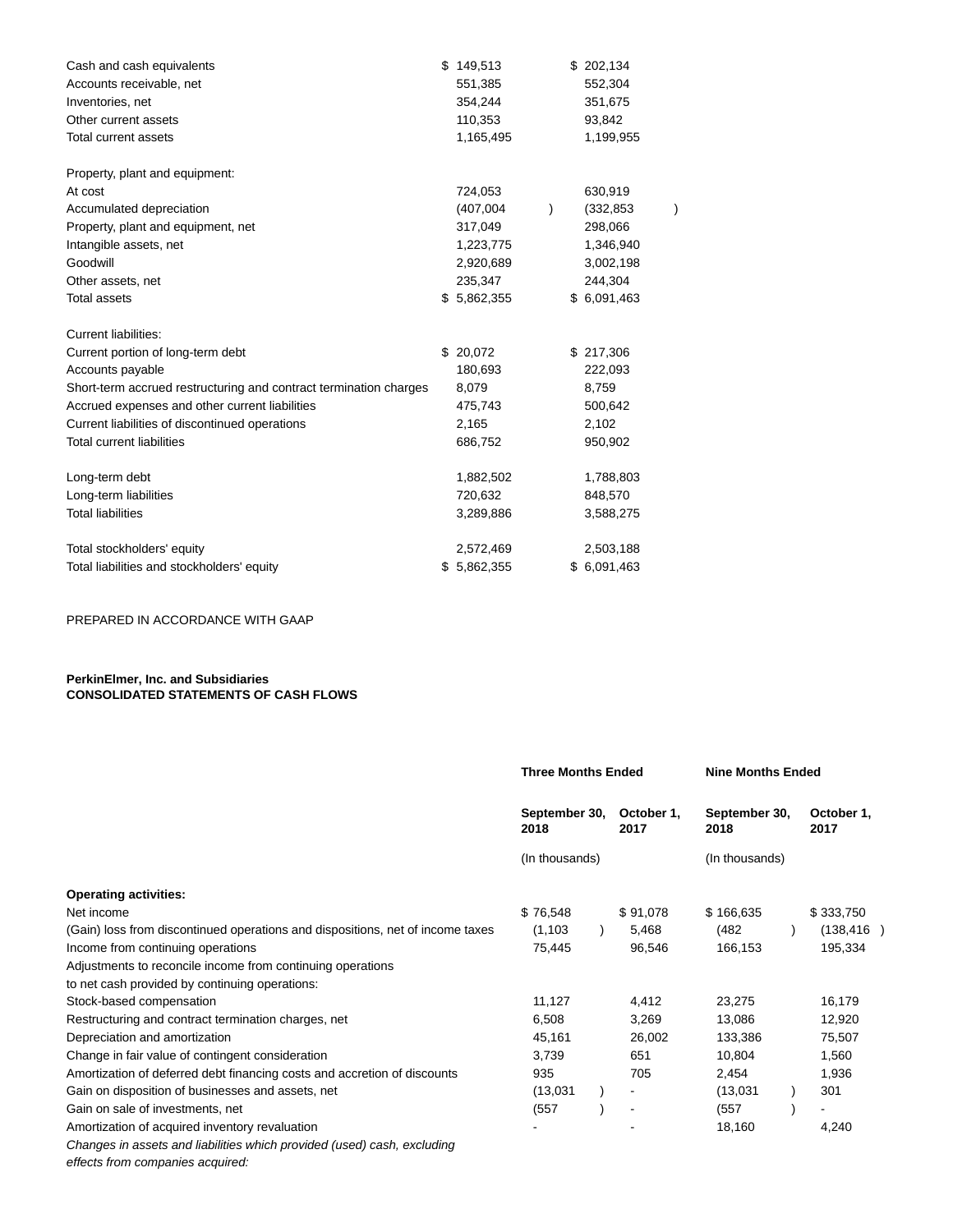| Accounts receivable, net                                                        | 6,098      |               | 5,756     |               | (12, 670)   | $\lambda$     | 10,971         |               |
|---------------------------------------------------------------------------------|------------|---------------|-----------|---------------|-------------|---------------|----------------|---------------|
| Inventories                                                                     | 1,680      |               | (15, 295) | $\rightarrow$ | (41, 313)   | $\lambda$     | (25, 208)      | $\lambda$     |
| Accounts payable                                                                | (12, 203)  | $\lambda$     | 8,396     |               | (36, 587)   | $\mathcal{E}$ | (12, 459)      |               |
| Accrued expenses and other                                                      | (31, 510)  | $\lambda$     | (60, 925) |               | (111, 341)  | $\lambda$     | (116, 118)     | $\rightarrow$ |
| Net cash provided by operating activities of continuing operations              | 93,392     |               | 69,517    |               | 151,819     |               | 165,163        |               |
| Net cash used in operating activities of discontinued operations                | (200)      | $\lambda$     | (11, 013) | $\rightarrow$ | (200)       | $\lambda$     | (4,806)        |               |
| Net cash provided by operating activities                                       | 93,192     |               | 58,504    |               | 151,619     |               | 160,357        |               |
| <b>Investing activities:</b>                                                    |            |               |           |               |             |               |                |               |
| Capital expenditures                                                            | (20, 835)  | $\lambda$     | (10, 889) | $\rightarrow$ | (60, 443)   | $\lambda$     | (22, 362)      |               |
| Settlement of cash flow hedges                                                  |            |               | 60,420    |               |             |               | 60,420         |               |
| Purchases of investments                                                        |            |               |           |               | (5,500)     | $\lambda$     | ä,             |               |
| Proceeds from surrender of life insurance policies                              |            |               |           |               | 72          |               | 45             |               |
| Proceeds from disposition of businesses and assets                              | 37,854     |               |           |               | 38,027      |               |                |               |
| Payment of acquisitions, net of cash and cash equivalents acquired              | (9,000)    | $\mathcal{E}$ |           |               | (44, 057)   | $\mathcal{L}$ | (123, 578)     |               |
| Net cash provided (used in) by investing activities of continuing<br>operations | 8,019      |               | 49,531    |               | (71, 901)   | $\lambda$     | (85, 475)      |               |
| Net cash (used in) provided by investing activities of discontinued operations  |            |               | (4,203)   | $\lambda$     |             |               | 272,779        |               |
| Net cash provided by (used in) investing activities                             | 8,019      |               | 45,328    |               | (71, 901)   | $\lambda$     | 187,304        |               |
| <b>Financing Activities:</b>                                                    |            |               |           |               |             |               |                |               |
| Payments on borrowings                                                          | (352,000)  | $\lambda$     | (1,015)   | $\lambda$     | (1,019,000) | $\lambda$     | (146, 965)     |               |
| Proceeds from borrowings                                                        | 263,000    |               |           |               | 605,000     |               | 146,952        |               |
| Proceeds from sale of senior debt                                               |            |               |           |               | 369,340     |               |                |               |
| Payments of debt issuance costs                                                 |            |               |           |               | (2,634)     | $\lambda$     | $\blacksquare$ |               |
| Settlement of cash flow hedges                                                  | 2,426      |               | (7,225)   | $\lambda$     | (30, 285)   | $\lambda$     | (11, 539)      |               |
| Net payments on other credit facilities                                         | (12, 717)  | $\lambda$     | (295)     | $\lambda$     | (22, 871)   | $\mathcal{E}$ | (872)          |               |
| Payments for acquisition-related contingent consideration                       | (12,800)   | $\lambda$     |           |               | (12,800)    | $\lambda$     | (8,940)        | $\lambda$     |
| Proceeds from issuance of common stock under stock plans                        | 11,136     |               | 781       |               | 19,484      |               | 14,004         |               |
| Purchases of common stock                                                       | (325)      | $\lambda$     | (215)     | $\lambda$     | (4,974)     | $\mathcal{E}$ | (3,480)        | $\lambda$     |
| Dividends paid                                                                  | (7, 751)   |               | (7,714)   | $\lambda$     | (23, 222)   | $\lambda$     | (23,077)       |               |
| Net cash used in financing activities of continuing operations                  | (109, 031) | 1             | (15, 683) | $\lambda$     | (121, 962)  | $\lambda$     | (33, 917)      |               |
| Net cash used in financing activities of discontinued operations                |            |               |           |               |             |               | (533)          |               |
| Net cash used in financing activities                                           | (109, 031) | $\lambda$     | (15, 683) | $\rightarrow$ | (121, 962)  | $\lambda$     | (34, 450)      |               |
| Effect of exchange rate changes on cash, cash equivalents, and restricted cash  | (3,059)    | $\lambda$     | 5,017     |               | (7, 410)    | $\lambda$     | 19,945         |               |
| Net decrease in cash, cash equivalents, and restricted cash                     | (10,879    | $\lambda$     | 93,166    |               | (49,654     | $\lambda$     | 333,156        |               |
| Cash, cash equivalents, and restricted cash at beginning of period              | 163,596    |               | 616,558   |               | 202,371     |               | 376,568        |               |
|                                                                                 | \$152,717  |               | \$709,724 |               | \$152,717   |               | \$709,724      |               |

# **Supplemental disclosure of cash flow information:**

Reconciliation of cash, cash equivalents and restricted cash reported within the consolidated balance sheets that sum to the total shown in the consolidated statements of cash flows:

| Cash and cash equivalents                        | 149.513   | 709.488   | 149.513   | 709.488   |
|--------------------------------------------------|-----------|-----------|-----------|-----------|
| Restricted cash included in other current assets | 3.204     | 236       | 3.204     | 236       |
| Total cash, cash equivalents and restricted cash | \$152.717 | \$709.724 | \$152.717 | \$709.724 |

PREPARED IN ACCORDANCE WITH GAAP

# **PerkinElmer, Inc. and Subsidiaries RECONCILIATION OF GAAP TO NON-GAAP FINANCIAL MEASURES (1)**

**(In millions, except per share data and percentages) PKI**

**Three Months Ended**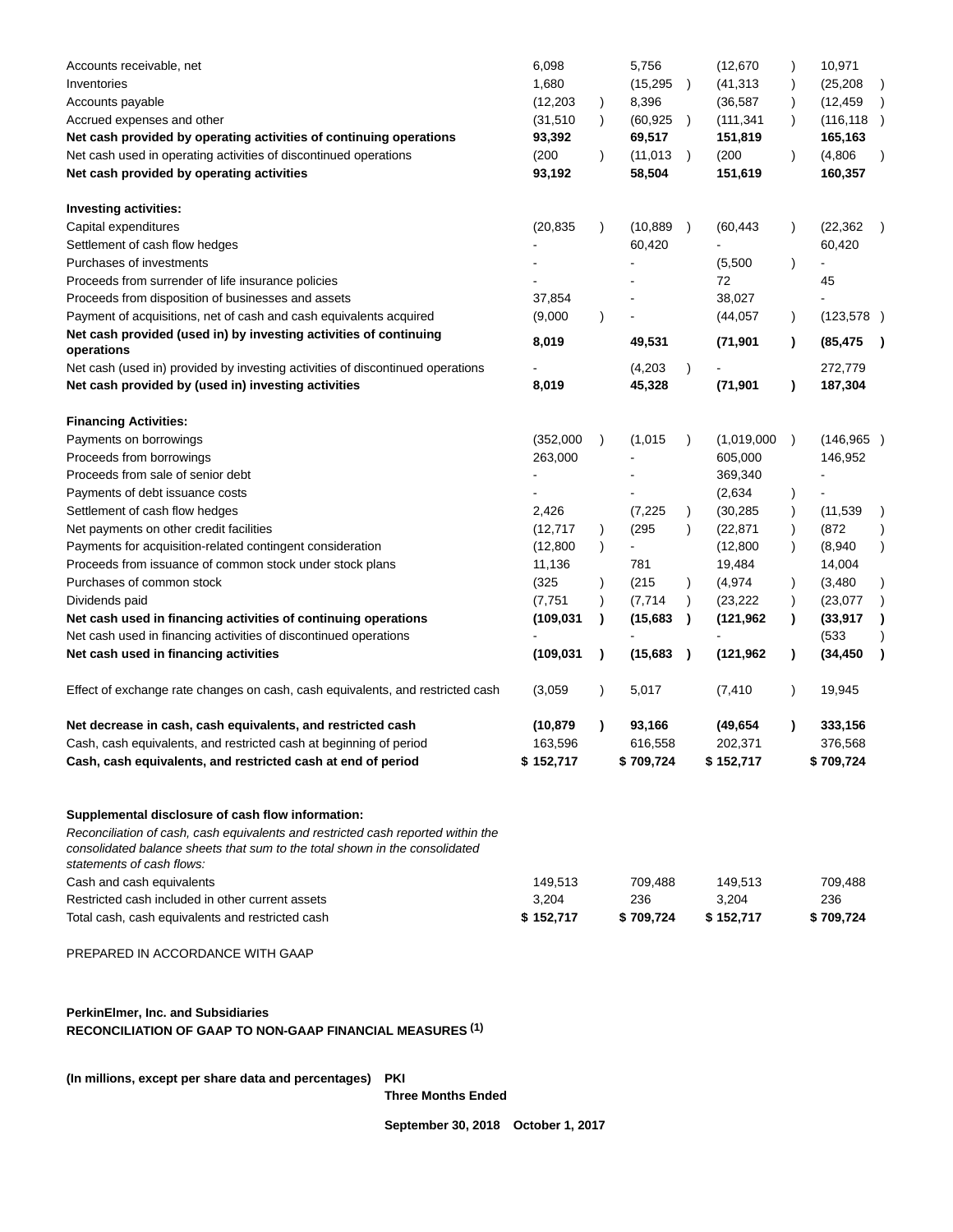| <b>Adjusted revenue:</b><br>Revenue                                                                      | \$674.3                           |                           | \$554.3                |                |  |  |  |  |  |
|----------------------------------------------------------------------------------------------------------|-----------------------------------|---------------------------|------------------------|----------------|--|--|--|--|--|
| Purchase accounting adjustments                                                                          | 0.2                               |                           | 0.2                    |                |  |  |  |  |  |
| Adjusted revenue                                                                                         | \$674.5                           |                           | \$554.5                |                |  |  |  |  |  |
| Adjusted gross margin:                                                                                   |                                   |                           |                        |                |  |  |  |  |  |
| Gross margin                                                                                             | \$332.3                           | 49.3 %                    | \$269.0                | 48.5%          |  |  |  |  |  |
| Amortization of intangible assets                                                                        | 11.6                              | 1.7<br>%                  | 7.1                    | $1.3\%$        |  |  |  |  |  |
| Purchase accounting adjustments                                                                          | 0.2                               | 0.0<br>℅                  | 0.2                    | 0.0 %          |  |  |  |  |  |
| Adjusted gross margin                                                                                    | \$344.1                           | 51.0 %                    | \$276.3                | 49.8%          |  |  |  |  |  |
| Adjusted SG&A:                                                                                           |                                   |                           |                        |                |  |  |  |  |  |
| SG&A                                                                                                     | \$196.8                           | 29.2 %                    | \$152.8                | 27.6%          |  |  |  |  |  |
| Amortization of intangible assets                                                                        | (20.0)                            | $-3.0%$                   | (10.5)                 | $-1.9%$        |  |  |  |  |  |
| Purchase accounting adjustments                                                                          | (3.8)<br>$\lambda$                | $-0.6$ %                  | (0.7)                  | $-0.1%$        |  |  |  |  |  |
| Acquisition and divestiture-related expenses                                                             | (1.7)<br>$\lambda$                | $-0.3$<br>%               | (5.4)                  | $-1.0%$        |  |  |  |  |  |
| Significant litigation matter<br>Adjusted SG&A                                                           | (1.0)<br>$\mathcal{L}$<br>\$170.3 | $-0.1%$<br>25.2 %         | \$136.2                | 0.0 %<br>24.6% |  |  |  |  |  |
|                                                                                                          |                                   |                           |                        |                |  |  |  |  |  |
| <b>Adjusted R&amp;D:</b><br>R&D                                                                          | \$48.8                            | 7.2<br>%                  | \$34.9                 | 6.3%           |  |  |  |  |  |
| Amortization of intangible assets                                                                        | (3.7)<br>$\mathcal{L}$            | $-0.5$<br>%               | (0.1)<br>$\lambda$     | 0.0 %          |  |  |  |  |  |
| Adjusted R&D                                                                                             | \$45.2                            | 6.7<br>%                  | \$34.8                 | 6.3%           |  |  |  |  |  |
|                                                                                                          |                                   |                           |                        |                |  |  |  |  |  |
| <b>Adjusted operating income:</b><br>Operating income                                                    | \$80.2                            | 11.9 %                    | \$78.0                 | 14.1%          |  |  |  |  |  |
| Amortization of intangible assets                                                                        | 35.3                              | 5.2<br>%                  | 17.7                   | 3.2%           |  |  |  |  |  |
| Purchase accounting adjustments                                                                          | 4.0                               | %<br>0.6                  | 0.9                    | 0.2 %          |  |  |  |  |  |
| Acquisition and divestiture-related expenses                                                             | 1.7                               | 0.3<br>%                  | 5.4                    | 1.0%           |  |  |  |  |  |
| Significant litigation matter                                                                            | 1.0                               | 0.1<br>%                  |                        | 0.0 %          |  |  |  |  |  |
| Restructuring and contract termination charges, net                                                      | 6.5                               | 1.0<br>%                  | 3.3                    | 0.6%           |  |  |  |  |  |
| Adjusted operating income                                                                                | \$128.6                           | 19.1 %                    | \$105.3                | 19.0%          |  |  |  |  |  |
|                                                                                                          | <b>PKI</b>                        |                           |                        |                |  |  |  |  |  |
|                                                                                                          | <b>Three Months Ended</b>         |                           |                        |                |  |  |  |  |  |
|                                                                                                          | September 30, 2018                |                           | <b>October 1, 2017</b> |                |  |  |  |  |  |
| <b>Adjusted EPS:</b>                                                                                     |                                   |                           |                        |                |  |  |  |  |  |
| <b>GAAP EPS</b>                                                                                          | \$ 0.69                           |                           | \$0.82                 |                |  |  |  |  |  |
| Discontinued operations, net of income taxes                                                             | 0.01                              |                           | (0.05)                 |                |  |  |  |  |  |
| GAAP EPS from continuing operations                                                                      | 0.68                              |                           | 0.87                   |                |  |  |  |  |  |
| Amortization of intangible assets                                                                        | 0.32                              |                           | 0.16                   |                |  |  |  |  |  |
| Purchase accounting adjustments                                                                          | 0.04                              |                           | 0.01                   |                |  |  |  |  |  |
| Significant litigation matter                                                                            | 0.01                              |                           |                        |                |  |  |  |  |  |
| Acquisition and divestiture-related expenses                                                             | 0.02                              |                           | (0.28)                 |                |  |  |  |  |  |
| Gain on disposition of businesses and assets, net<br>Restructuring and contract termination charges, net | (0.12)<br>0.06                    |                           | 0.03                   |                |  |  |  |  |  |
| Tax on above items                                                                                       | (0.03)<br>$\rightarrow$           |                           | (0.06)                 |                |  |  |  |  |  |
| Impact of tax act                                                                                        | (0.06)<br>$\rightarrow$           |                           |                        |                |  |  |  |  |  |
| Adjusted EPS                                                                                             | \$0.90                            |                           | \$0.73                 |                |  |  |  |  |  |
|                                                                                                          | <b>DAS</b>                        |                           |                        |                |  |  |  |  |  |
|                                                                                                          |                                   | <b>Three Months Ended</b> |                        |                |  |  |  |  |  |
|                                                                                                          | September 30, 2018                |                           | <b>October 1, 2017</b> |                |  |  |  |  |  |
| Revenue                                                                                                  | \$406.2                           |                           | \$385.4                |                |  |  |  |  |  |
|                                                                                                          |                                   |                           |                        |                |  |  |  |  |  |

| Adjusted operating income:        |        |                  |      |         |
|-----------------------------------|--------|------------------|------|---------|
| Operating income                  | \$48.4 | $11.9 \%$ \$47.3 |      | 12.3%   |
| Amortization of intangible assets | 11.4   | %<br>2.8         | 12.8 | $3.3\%$ |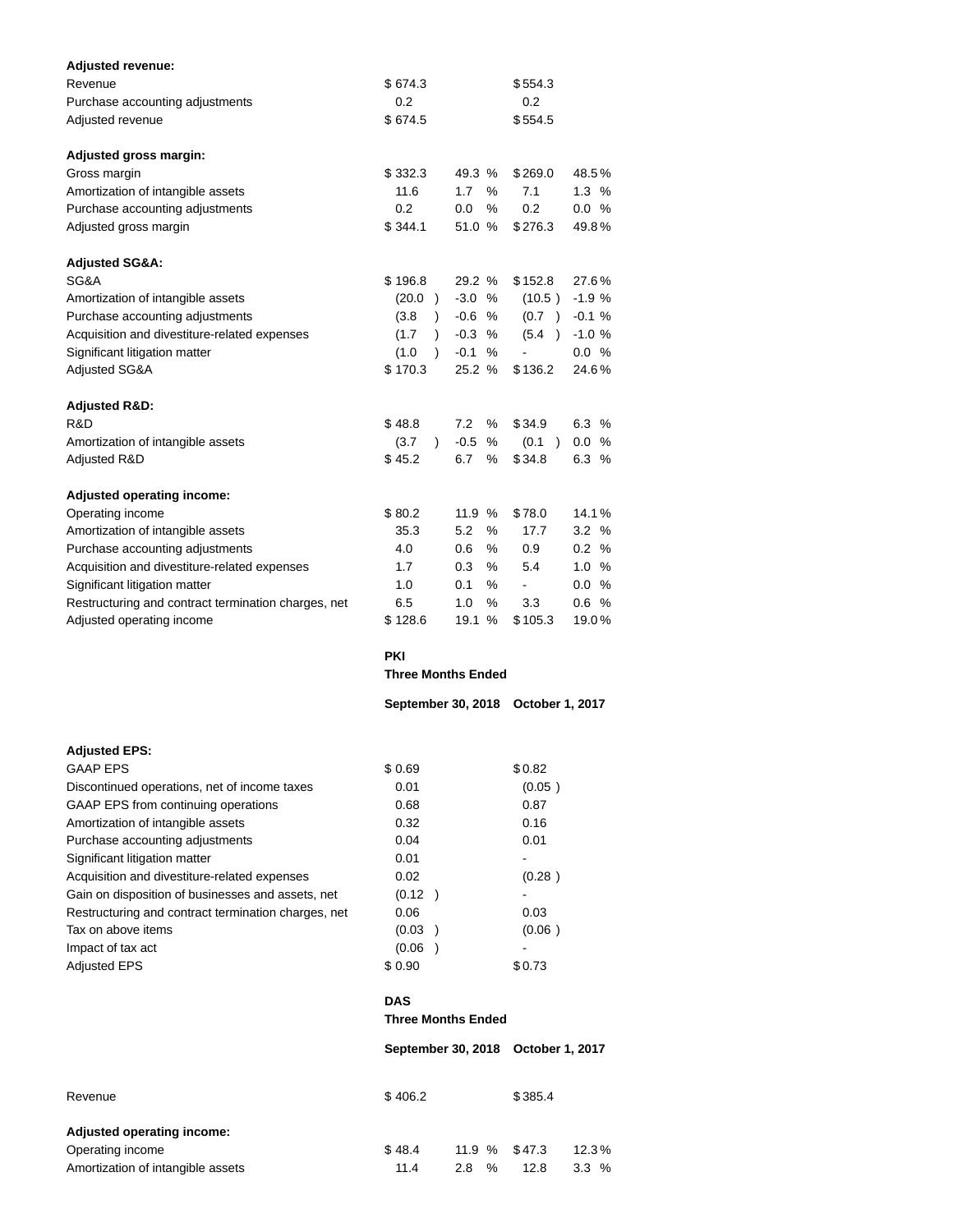| Purchase accounting adjustments                     | 0.1    | 0.0   | %             | 0.0    | $0.0\%$ |
|-----------------------------------------------------|--------|-------|---------------|--------|---------|
| Acquisition and divestiture-related expenses        | 1.7    | 0.4   | $\frac{0}{6}$ |        | 0.0%    |
| Significant litigation matter                       | 0.6    | 0.2   | $\frac{1}{2}$ |        | 0.0%    |
| Restructuring and contract termination charges, net | 5.9    | 1.5   | $\frac{0}{0}$ | 17     | $0.4\%$ |
| Adjusted operating income                           | \$68.0 | 16.8% |               | \$61.8 | 16.0%   |

**Diagnostics**

**Three Months Ended**

|                                                     | September 30, 2018 |               |      | October 1, 2017              |         |  |
|-----------------------------------------------------|--------------------|---------------|------|------------------------------|---------|--|
|                                                     |                    |               |      |                              |         |  |
| <b>Adjusted revenue:</b>                            |                    |               |      |                              |         |  |
| Revenue                                             | \$268.1            |               |      | \$168.9                      |         |  |
| Purchase accounting adjustments                     | 0.2                |               |      | 0.2                          |         |  |
| Adjusted revenue                                    | \$268.3            |               |      | \$169.1                      |         |  |
|                                                     |                    |               |      |                              |         |  |
| Adjusted operating income:                          |                    |               |      |                              |         |  |
| Operating income                                    | \$47.4             | 17.7%         |      | \$43.4                       | 25.7%   |  |
| Amortization of intangible assets                   | 23.9               | 8.9           | $\%$ | 4.9                          | 2.9%    |  |
| Purchase accounting adjustments                     | 3.9                | 1.4           | $\%$ | 0.9                          | $0.5\%$ |  |
| Acquisition and divestiture-related expenses        | 0.0                | 0.0           | %    | 5.4                          | 3.2%    |  |
| Significant litigation matter                       | 0.4                | 0.1           | $\%$ | $\qquad \qquad \blacksquare$ | $0.0\%$ |  |
| Restructuring and contract termination charges, net | 0.6                | $0.2^{\circ}$ | $\%$ | 1.5                          | 0.9%    |  |
| Adjusted operating income                           | \$76.2             | 28.4 %        |      | \$56.0                       | 33.1%   |  |
|                                                     |                    |               |      |                              |         |  |

# **(1) amounts may not sum due to rounding**

# **PerkinElmer, Inc. and Subsidiaries RECONCILIATION OF GAAP TO NON-GAAP FINANCIAL MEASURES (1)**

| (In millions, except per share data and percentages) | <b>PKI</b> | <b>Nine Months Ended</b>            |           |           |           |  |         |   |
|------------------------------------------------------|------------|-------------------------------------|-----------|-----------|-----------|--|---------|---|
|                                                      |            | September 30, 2018  October 1, 2017 |           |           |           |  |         |   |
| <b>Adjusted revenue:</b>                             |            |                                     |           |           |           |  |         |   |
| Revenue                                              | \$         | 2,021.6                             |           |           | \$1,615.4 |  |         |   |
| Purchase accounting adjustments                      |            | 0.6                                 |           |           | 0.6       |  |         |   |
| Adjusted revenue                                     | \$         | 2,022.2                             |           |           | \$1,615.9 |  |         |   |
| Adjusted gross margin:                               |            |                                     |           |           |           |  |         |   |
| Gross margin                                         | \$         | 964.7                               |           | 47.7%     | \$766.3   |  | 47.4 %  |   |
| Amortization of intangible assets                    |            | 34.8                                |           | 1.7%      | 21.3      |  | 1.3     | % |
| Purchase accounting adjustments                      |            | 18.8                                |           | 0.9%      | 4.8       |  | 0.3     | % |
| Adjusted gross margin                                | \$         | 1,018.3                             |           | 50.4%     | \$792.5   |  | 49.0 %  |   |
| <b>Adjusted SG&amp;A:</b>                            |            |                                     |           |           |           |  |         |   |
| SG&A                                                 | \$         | 601.4                               |           | 29.7%     | \$449.6   |  | 27.8 %  |   |
| Amortization of intangible assets                    |            | (62.0)                              |           | $-3.1%$   | (30.7)    |  | $-1.9%$ |   |
| Purchase accounting adjustments                      |            | (10.9)                              |           | $-0.5 \%$ | (1.6)     |  | $-0.1%$ |   |
| Acquisition and divestiture-related expenses         |            | (5.9)                               |           | $-0.3%$   | (11.7)    |  | $-0.7%$ |   |
| Significant litigation matter                        |            | (5.2)                               |           | $-0.3%$   |           |  | 0.0     | % |
| <b>Adjusted SG&amp;A</b>                             | \$         | 517.3                               |           | 25.6%     | \$405.6   |  | 25.1 %  |   |
| <b>Adjusted R&amp;D:</b>                             |            |                                     |           |           |           |  |         |   |
| R&D                                                  | \$         | 142.0                               |           | 7.0%      | \$101.7   |  | 6.3     | % |
| Amortization of intangible assets                    |            | (3.8)                               | $\lambda$ | $-0.2%$   | (0.2)     |  | 0.0     | % |
| Adjusted R&D                                         | \$         | 138.2                               |           | 6.8%      | \$101.5   |  | 6.3     | % |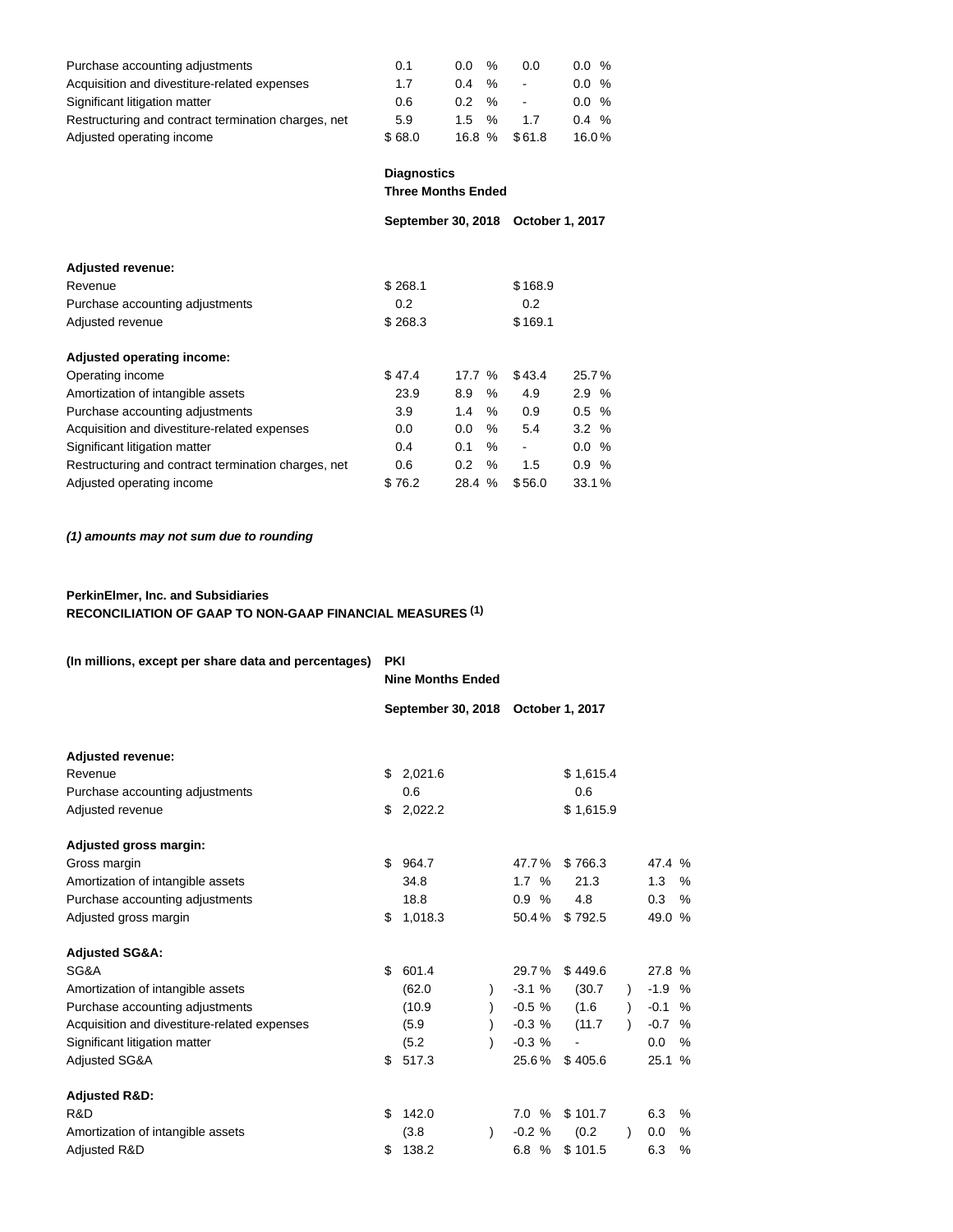## **Adjusted operating income:**

| Operating income                                    | 208.2 |                   | 10.3% \$202.0            | 12.5% |                |
|-----------------------------------------------------|-------|-------------------|--------------------------|-------|----------------|
| Amortization of intangible assets                   | 100.7 | 5.0%              | 52.3                     | 3.2   | $\%$           |
| Purchase accounting adjustments                     | 29.6  | $1.5 \frac{9}{6}$ | 6.4                      | 0.4   | $\%$           |
| Acquisition and divestiture-related expenses        | 5.9   | $0.3 \, %$        | 11.7                     | 0.7   | $\frac{6}{10}$ |
| Significant litigation matter                       | 5.2   | $0.3 \, %$        | $\overline{\phantom{a}}$ | 0.0   | $\frac{1}{2}$  |
| Restructuring and contract termination charges, net | 13.1  | %<br>0.6          | 12.9                     | 0.8   | $\frac{1}{2}$  |
| Adjusted operating income                           | 362.8 | 17.9%             | \$285.4                  | 17.7% |                |

**PKI**

**Nine Months Ended**

**September 30, 2018 October 1, 2017**

| <b>Adjusted EPS:</b>                                |            |        |  |
|-----------------------------------------------------|------------|--------|--|
| <b>GAAP EPS</b>                                     | \$<br>1.49 | \$3.02 |  |
| Discontinued operations                             | 0.00       | 1.25   |  |
| GAAP EPS from continuing operations                 | 1.49       | 1.77   |  |
| Amortization of intangible assets                   | 0.90       | 0.47   |  |
| Purchase accounting adjustments                     | 0.27       | 0.06   |  |
| Significant litigation matter                       | 0.05       |        |  |
| Acquisition and divestiture-related expenses        | 0.05       | (0.27) |  |
| Gain on disposition of businesses and assets, net   | (0.12)     | 0.00   |  |
| Mark to market on postretirement benefits           |            | (0.00) |  |
| Restructuring and contract termination charges, net | 0.12       | 0.12   |  |
| Tax on above items                                  | (0.27)     | (0.20) |  |
| Impact of tax act                                   | (0.05)     |        |  |
| <b>Adjusted EPS</b>                                 | 2.43       | \$1.94 |  |
|                                                     |            |        |  |

**PKI**

|                                                     | December 30, 2018 |
|-----------------------------------------------------|-------------------|
| <b>Adjusted EPS:</b>                                | Projected         |
| GAAP EPS from continuing operations                 | \$2.37            |
| Amortization of intangible assets                   | 1.21              |
| Purchase accounting adjustments                     | 0.31              |
| Significant litigation matter                       | 0.05              |
| Acquisition and divestiture-related expenses        | 0.06              |
| Disposition of businesses and assets, net           | (0.12)            |
| Restructuring and contract termination charges, net | 0.12              |
| Tax on above items                                  | (0.35)            |
| Impact of tax act                                   | (0.05)            |
| <b>Adjusted EPS</b>                                 | \$3.60            |

**DAS**

**Nine Months Ended**

**September 30, 2018 October 1, 2017**

**Twelve Months Ended**

| Revenue                                             | S | 1,233.3 |             | \$1,130.3                |         |      |
|-----------------------------------------------------|---|---------|-------------|--------------------------|---------|------|
| Adjusted operating income:                          |   |         |             |                          |         |      |
| Operating income                                    |   | 149.2   | 12.1%       | \$128.6                  | 11.4 %  |      |
| Amortization of intangible assets                   |   | 34.6    | %<br>2.8    | 37.5                     | $3.3\%$ |      |
| Purchase accounting adjustments                     |   | 0.1     | %<br>0.0    | 0.0                      | 0.0     | %    |
| Acquisition and divestiture-related expenses        |   | 1.8     | 0.1<br>$\%$ | 0.3                      | 0.0     | %    |
| Significant litigation matter                       |   | 5.1     | $0.4\%$     | $\overline{\phantom{a}}$ | 0.0     | $\%$ |
| Restructuring and contract termination charges, net |   | 11.6    | 0.9<br>%    | 9.7                      | 0.9     | $\%$ |
| Adjusted operating income                           |   | 202.3   | 16.4%       | \$176.2                  | 15.6 %  |      |

**Diagnostics Nine Months Ended September 30, 2018 October 1, 2017**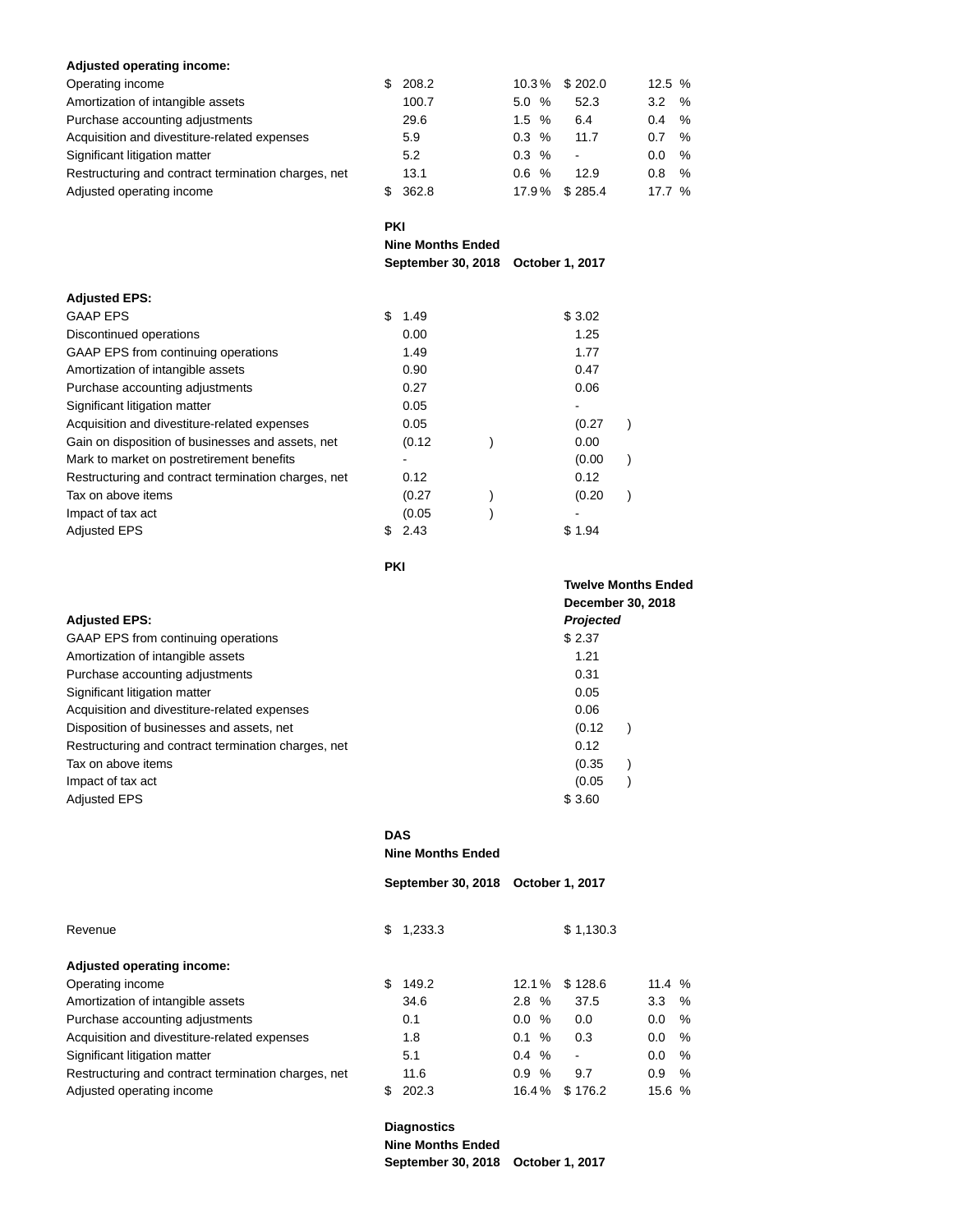| <b>Adjusted revenue:</b>                            |    |       |          |   |         |       |   |
|-----------------------------------------------------|----|-------|----------|---|---------|-------|---|
| Revenue                                             | \$ | 788.3 |          |   | \$485.1 |       |   |
| Purchase accounting adjustments                     |    | 0.6   |          |   | 0.6     |       |   |
| Adjusted revenue                                    | \$ | 788.9 |          |   | \$485.6 |       |   |
| Adjusted operating income:                          |    |       |          |   |         |       |   |
| Operating income                                    | \$ | 104.6 | $13.3\%$ |   | \$113.0 | 23.3% |   |
| Amortization of intangible assets                   |    | 66.1  | 8.4 %    |   | 14.8    | 3.1   | % |
| Purchase accounting adjustments                     |    | 29.5  | 3.7%     |   | 6.4     | 1.3   | % |
| Acquisition and divestiture-related expenses        |    | 4.2   | 0.5      | % | 11.4    | 2.3   | % |
| Significant litigation matter                       |    | 0.2   | $0.0 \%$ |   | ۰       | 0.0   | % |
| Restructuring and contract termination charges, net |    | 1.5   | 0.2 %    |   | 3.2     | 0.7   | % |
| Adjusted operating income                           | S  | 206.1 | 26.1%    |   | \$148.8 | 30.6% |   |
|                                                     |    |       |          |   |         |       |   |

# **(1) amounts may not sum due to rounding**

# **PerkinElmer, Inc. and Subsidiaries RECONCILIATION OF GAAP TO NON-GAAP FINANCIAL MEASURES (1)**

**Three Months Ended**

**September 30, 2018**

| Organic revenue growth:                                                                                  |        |
|----------------------------------------------------------------------------------------------------------|--------|
| Reported revenue growth                                                                                  | 22%    |
| Less: effect of foreign exchange rates                                                                   | $-2\%$ |
| Less: effect of acquisitions including purchase accounting adjustments and impact of divested businesses | 16%    |
| Organic revenue growth                                                                                   | 7%     |
| Less: effect of Euroimmun                                                                                | $0\%$  |
| Core organic revenue growth                                                                              | 7%     |

|                                                                                                          | <b>DAS</b>                |
|----------------------------------------------------------------------------------------------------------|---------------------------|
|                                                                                                          | <b>Three Months Ended</b> |
|                                                                                                          | September 30, 2018        |
| Organic revenue growth:                                                                                  |                           |
| Reported revenue growth                                                                                  | 5%                        |
| Less: effect of foreign exchange rates                                                                   | $-1%$                     |
| Less: effect of acquisitions including purchase accounting adjustments and impact of divested businesses | 0%                        |
| Organic revenue growth                                                                                   | 7%                        |

| <b>Diagnostics</b> |  |
|--------------------|--|

**Three Months Ended**

# **September 30, 2018**

| Organic revenue growth:                                                                                  |       |
|----------------------------------------------------------------------------------------------------------|-------|
| Reported revenue growth                                                                                  | 59%   |
| Less: effect of foreign exchange rates                                                                   | $-2%$ |
| Less: effect of acquisitions including purchase accounting adjustments and impact of divested businesses | 53%   |
| Organic revenue growth                                                                                   | 8%    |
| Less: effect of Euroimmun                                                                                | $1\%$ |
| Core organic revenue growth                                                                              | 7%    |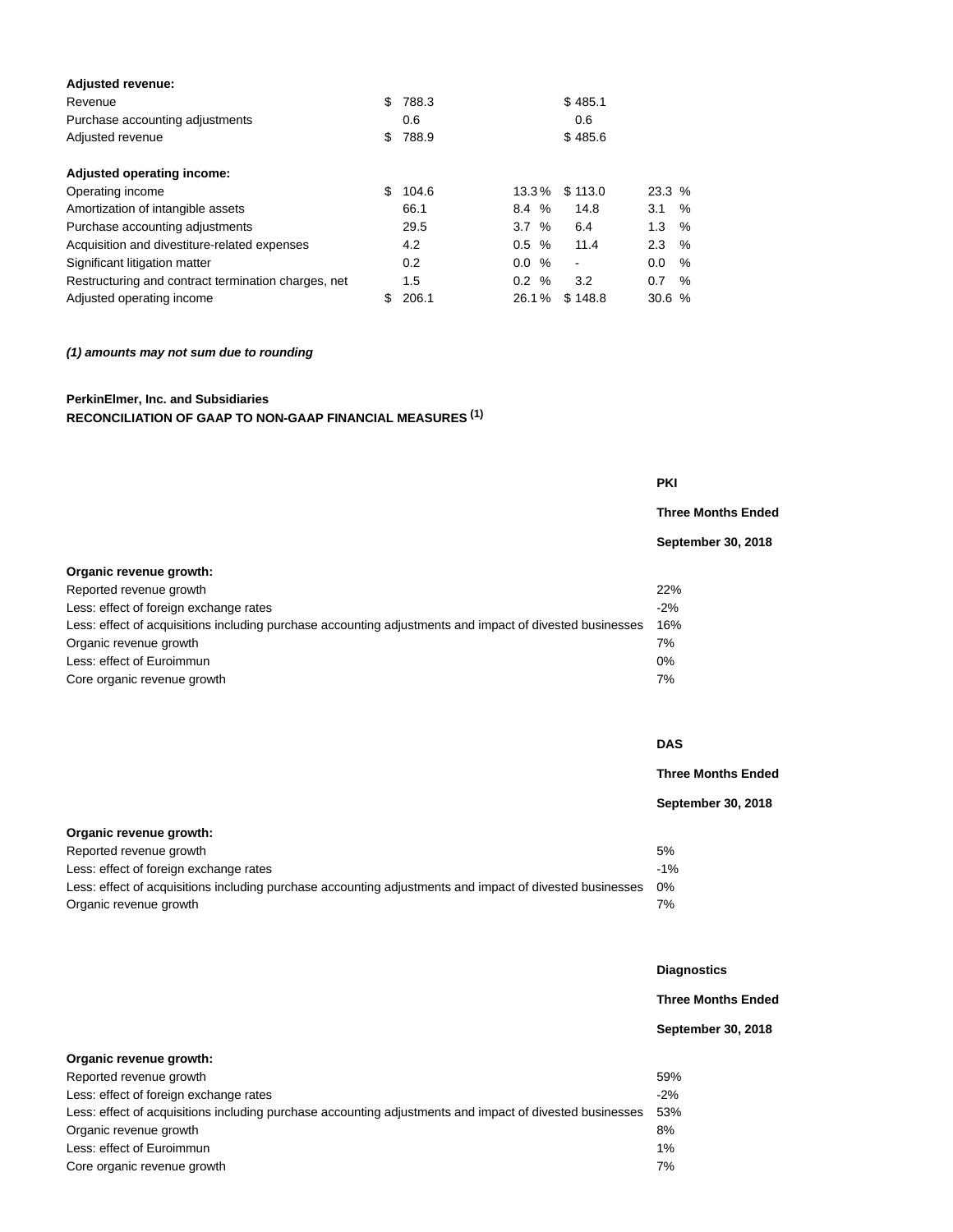#### **(1) amounts may not sum due to rounding**

## **Explanation of Non-GAAP Financial Measures**

We report our financial results in accordance with GAAP. However, management believes that, in order to more fully understand our short-term and long-term financial and operational trends, investors may wish to consider the impact of certain non-cash, non-recurring or other items, which result from facts and circumstances that vary in frequency and impact on continuing operations. Accordingly, we present non-GAAP financial measures as a supplement to the financial measures we present in accordance with GAAP. These non-GAAP financial measures provide management with additional means to understand and evaluate the operating results and trends in our ongoing business by adjusting for certain non-cash expenses and other items that management believes might otherwise make comparisons of our ongoing business with prior periods more difficult, obscure trends in ongoing operations, or reduce management's ability to make useful forecasts. Management believes these non-GAAP financial measures provide additional means of evaluating period-over-period operating performance. In addition, management understands that some investors and financial analysts find this information helpful in analyzing our financial and operational performance and comparing this performance to our peers and competitors.

We use the term "adjusted revenue" to refer to GAAP revenue, including purchase accounting adjustments for revenue from contracts acquired in acquisitions that will not be fully recognized due to accounting rules. We use the related term "adjusted revenue growth" to refer to the measure of comparing current period adjusted revenue with the corresponding period of the prior year.

We use the term "organic revenue" to refer to GAAP revenue, excluding the effect of foreign currency changes and including acquisitions growth from the comparable prior period, and including purchase accounting adjustments for revenue from contracts acquired in acquisitions that will not be fully recognized due to accounting rules. We also exclude the impact of sales from divested businesses by deducting the effects of divested business revenue from the current and prior periods. We use the related term "organic revenue growth" to refer to the measure of comparing current period organic revenue with the corresponding period of the prior year.

We use the term "core organic revenue" to refer to GAAP revenue excluding Euroimmun, excluding the effect of foreign currency changes and including acquisitions growth from the comparable prior period, and including purchase accounting adjustments for revenue from contracts acquired in acquisitions that will not be fully recognized due to accounting rules. We also exclude the impact of sales from divested businesses by deducting the effects of divested business revenue from the current and prior periods. We use the related term "core organic revenue growth" to refer to the measure of comparing current period core organic revenue with the corresponding period of the prior year.

We use the term "adjusted gross margin" to refer to GAAP gross margin, excluding amortization of intangible assets and inventory fair value adjustments related to business acquisitions, and including purchase accounting adjustments for revenue from contracts acquired in acquisitions that will not be fully recognized due to business combination accounting rules. We use the related term "adjusted gross margin percentage" to refer to adjusted gross margin as a percentage of adjusted revenue.

We use the term "adjusted SG&A expense" to refer to GAAP SG&A expense, excluding amortization of intangible assets, purchase accounting adjustments, acquisition and divestiture-related expenses, significant litigation matters and significant environmental charges. We use the related term "adjusted SG&A percentage" to refer to adjusted SG&A expense as a percentage of adjusted revenue.

We use the term "adjusted R&D expense" to refer to GAAP R&D expense, excluding amortization of intangible assets. We use the related term "adjusted R&D percentage" to refer to adjusted R&D expense as a percentage of adjusted revenue.

We use the term "adjusted operating income," to refer to GAAP operating income, including revenue from contracts acquired in acquisitions that will not be fully recognized due to accounting rules, and excluding amortization of intangible assets, other purchase accounting adjustments, acquisition and divestiture-related expenses, significant litigation matters, significant environmental charges, and restructuring and contract termination charges. We use the related terms "adjusted operating profit percentage," "adjusted operating profit margin," or "adjusted operating margin" to refer to adjusted operating income as a percentage of adjusted revenue.

We use the term "adjusted earnings per share," or "adjusted EPS," to refer to GAAP earnings per share, including revenue from contracts acquired in acquisitions that will not be fully recognized due to accounting rules, and excluding discontinued operations, amortization of intangible assets, other purchase accounting adjustments, acquisition and divestiture-related expenses, significant litigation matters, significant environmental charges, disposition of businesses and assets, net, and restructuring and contract termination charges. We also exclude adjustments for mark-to-market accounting on post-retirement benefits, therefore only our projected costs have been used to calculate our non-GAAP measure. We also adjust for any tax impact related to the above items.

Management includes or excludes the effect of each of the items identified below in the applicable non-GAAP financial measure referenced above for the reasons set forth below with respect to that item:

- Amortization of intangible assets purchased intangible assets are amortized over their estimated useful lives and generally cannot be changed or influenced by management after the acquisition. Accordingly, this item is not considered by management in making operating decisions. Management does not believe such charges accurately reflect the performance of our ongoing operations for the period in which such charges are incurred.
- Revenue from contracts acquired in acquisitions that will not be fully recognized due to accounting rules —accounting rules require us to account for the fair value of revenue from contracts assumed in connection with our acquisitions. As a result, our GAAP results reflect the fair value of those revenues, which is not the same as the revenue that otherwise would have been recorded by the acquired entity. We include such revenue in our non-GAAP measures because we believe the fair value of such revenue does not accurately reflect the performance of our ongoing operations for the period in which such revenue is recorded.
- Other purchase accounting adjustments —accounting rules require us to adjust various balance sheet accounts, including inventory and deferred rent balances to fair value at the time of the acquisition. As a result, the expenses for these items in